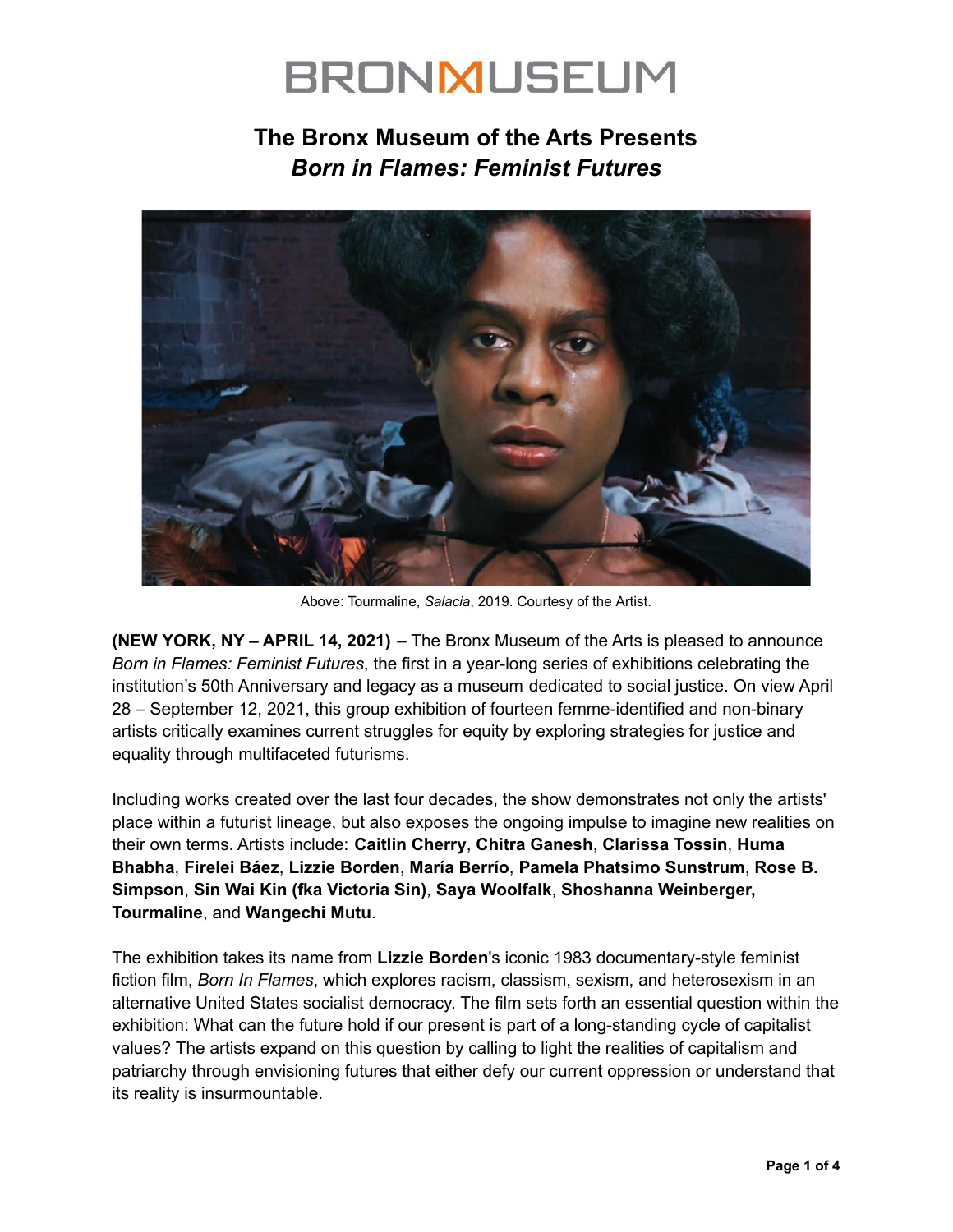The works posit that futurity and social justice are inextricably connected, as writer Walidah Imarisha notes in her introduction to *Octavia Brood: Science Fiction Stories from the Social Justice Movement*. She writes, "Whenever we try to envision a world without war, without violence, without prisons, without capitalism, we are engaging in speculative fictions." When we envision a world where social justice is no longer a radical idea, but a reality, we reaffirm the bond between futurism and justice.

This is evident in **Tourmaline**'s short film *Salacia*, in which a split screen shows the imagined everyday lives of the citizens in Seneca Village, a 19th-century free Black community in upper Manhattan that was demolished in 1855 to create Central Park, commenting on the erasure and displacement that results from urban renewal. Recently returning to their Cantonese birth-name, **Sin Wai Kin (fka Victoria Sin)**, is known for their use of performance, film and speculative fiction to deconstruct the limits of the body. In *Today's Top Stories*, Sin invites the audience into a universe where there is a dividing, but no beginning nor end. In the disguise of a news anchor covered by galaxy blue facial and body paint, Sin performs their emblematic poetic narration in the style of a televised news program, about life, existence, naming, identity and consciousness.



Left: Sin Wai Kin (fka Victoria Sin), *Today's Top Stories*, 2020. Right: Lizzie Borden, *Born In Flames*, 1983. Courtesy of the Artists.

*Born in Flames* highlights a number of artists referencing non-Western folklore and mythologies to create alternate futures, including **Firelei Báez**, **Wangechi Mutu**, and **Pamela Phatsimo Sunstrum**. Upon entering, visitors encounter a new site-specific installation by Mutu: a shrine that creates a womb-like structure. It is a sanctuary that is both fierce and protective. In Báez's *Untitled (New Chart of the Windward Passages)*, a vibrantly-colored figure crouches onto a reproduction of a map from 1794 which describes the navigation of the West Indies. Báez choreographs a new relationship with these channels of movement, challenging and reclaiming legacies of capitalism and imperialism to create possibilities for self-determination.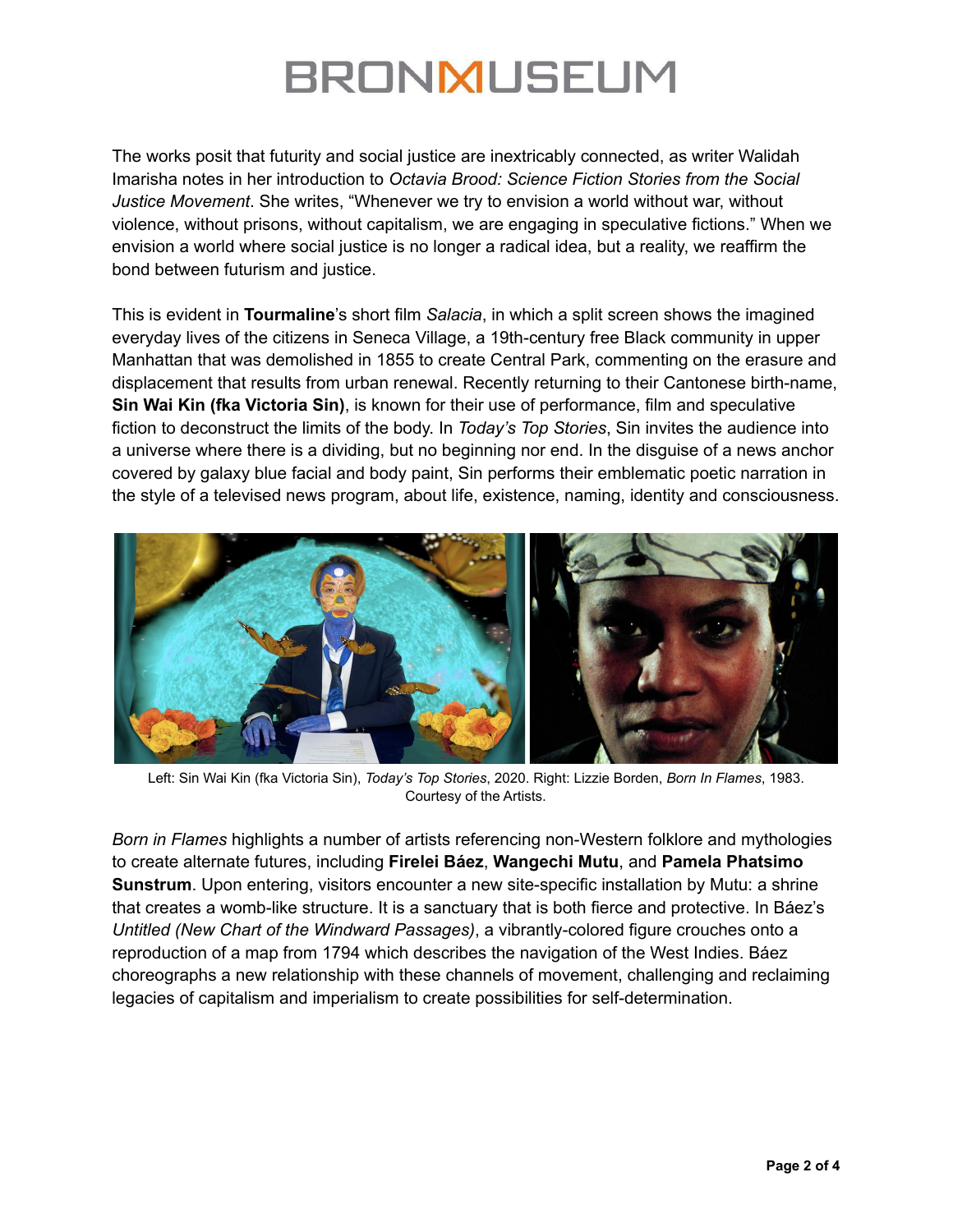

Left: Firelei Báez, *Untitled (New Chart of the Windward Passages)*, 2020. Courtesy of the Artist. Right: Pamela Phatsimo Sunstrum, *Sister*, 2018. Courtesy of the Newman-Scott Collection.

The insurmountable fear that we are beyond redemption of the realities of capitalism resonates with Brazilian artist **Clarissa Tossin**, whose twenty-foot-tall weaving, *When the River Meets the Sea*, comprises imagery from the world's longest rivers: the Nile, the Amazon, the Yangtze, and the Mississippi. Tossin reflects on the way these regions have been shaped by histories of colonialism, and the more recent impact of international shipping companies such as the Amazon corporation, whose name is derived from the river and rainforests of her native Brazil. Meanwhile, Columbian artist **María Berrío**'s first venture into sculpture work, *The Petition*, extracts femme characters into a dystopian tableau. The primary figure is an adolescent girl lying on the ground surrounded by long-billed birds, standing over her like vultures.

"There is a trepidation, and anxiety for some artists, that the damage has already been done, and what lies ahead cannot be divorced from history," says **Jasmine Wahi, Holly Block Social Justice Curator**. By organizing the artists in pods, the exhibition creates a galaxy of different visions of what the future could be. "These microcosmic elements are representative of how each artist is thinking about futurism––including Afro-, Asian-, Indigenous-, and Latinx-futurism, or something that emerges from those narratives," continues Wahi. "All of these artists are world-makers, and we're getting to experience pieces of their worlds."

### **Curatorial Credit:**

*Born in Flames: Feminist Futures* is curated by Jasmine Wahi, Holly Block Social Justice Curator.

### **Exhibition Support:**

Support for *Born in Flames: Feminist Futures* is made possible by the Henry Luce Foundation, Rockefeller Brothers Fund: Culpeper Arts & Culture Program, Agnes Gund, Kathleen Landy and The Feminist Institute, Carole Server and Oliver Frankel, Elden Services, Mamais Construction, Island Acoustics, LLC, Gotham Drywall, Inc., Kamco Supply Corp., and SRI Fine Art Services.